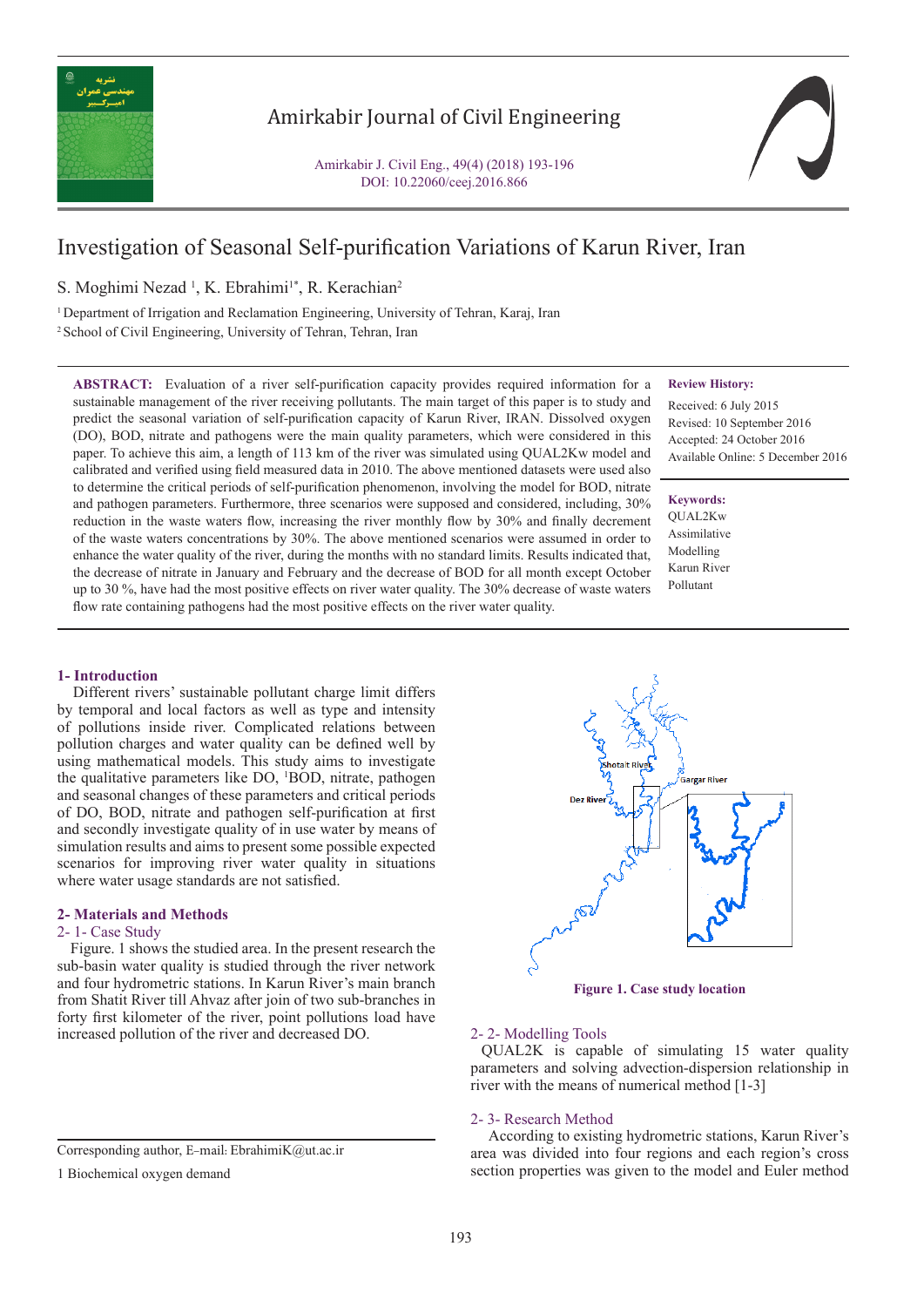was used for numerical solution and Newton-Raphson method was used for pH modelling and simulation. 12 months data during 2010-2011 was gathered by Khuzestan power and water corporation and Iran Water Resources Corporation and model was run for each month. The water quality parameters (2010-2011) for Karun River are shown in details in Table 1 before simulation.

**Table 1. Statistical properties of water quality in 2010-2011 for Karun River (data collected by Khuzestan Power and Water Corporation).**

| Standard<br>deviation | Average | Minimum       | Maximum                    | Parameter                      |
|-----------------------|---------|---------------|----------------------------|--------------------------------|
| 0.498                 | 7.467   | 6.545<br>(Su) | 8.236<br>(W)               | DO(mg/l)                       |
| 0.512                 | 3.28    | 2.36<br>(A)   | 4.036<br>(S <sub>u</sub> ) | <b>BOD</b><br>(mg/l)           |
| 1.304                 | 8.016   | 7.175<br>(A)  | 12.07<br>W)                | NO <sub>3</sub><br>(mg/l)      |
| 0.424                 | 0.509   | 0.015<br>(A)  | 11<br>(A)                  | Pathogens                      |
| 5.393                 | 23.05   | 13.75<br>W    | 31<br>(Su)                 | <b>TEMP</b><br>$(\text{deg}C)$ |



**Figure 2. Intervals and entrance locations of Karun River**

 After collecting data, they will be divided into two subsets for calibration and validating in a way that a greater part of the data must be used for the first step. Then with comparing the results gained from modeled and measured data, model's validation for new circumstance can be investigated and model reliability will be determined. Data of two months of autumn in 2010 were used for the model. Then the gained results from QUAL2Kw model were compared with observed data using Root Mean Square Error (RMSE) and standard error. Relations between these standards are shown in equations 1 and 2.

$$
NRMSE = \frac{\sqrt{\frac{\sum_{i=1}^{n} (Y_{si} - Y_{oi})^2}{N}}}{\bar{Y}}
$$
 (1)

$$
SE = \sum_{i=1}^{n} \left[ \frac{(Y_{ii} - Y_{mi})^2}{N} \right]^{0.5}
$$
 (2)

In these equations  $Y_{si}$  is parameter estimated by model on  $i<sup>th</sup>$  day, Y<sub>oi</sub> is observed parameter value on  $i<sup>th</sup>$  day, N is number of measurements,  $Y_{ti}$  is i<sup>th</sup> model prediction parameter and  $Y_{mi}$ is i<sup>th</sup> measured parameter.

 According to contemporary science, in rivers assimilative capacity, load capacity (LC) or total maximum daily load (TMDL) is the maximum tolerable pollutant charge in river if water quality standards are regarded well. Waste load allocation is a portion of total daily load which will be allocated to a present or incoming point polluting source. Point sources waste load allocation (WLA) and load allocation (LA) beside margin of safety (MOS) is equal to total maximum daily load. (Equation 3)

$$
LC = TMDL = WLA + LA + MOS \tag{3}
$$

## **3- Results and Discussion**

 Table 2 illustrates a comparison of QUAL2Kw simulation results and observed data. According to the results, all of the qualitative parameters have the minimum relative error and root mean square error.

 BOD, pathogen and nitrate alterations have been investigated to determine the effects of pollution discharge toward river on river's water quality. River self-purification effects on BOD, pathogen and nitrate were calculated for 2010-2011 and results are shown in Figure 3. According to Figure 3, on average, river's self-purification capacity for BOD and nitrate is higher in spring and winter since river discharge is much more. River's self-purification is more effective on pathogen in January and March because of water speed and high discharge of river; also it is considerable in warm months, because of pathogen decomposition as a result of exposure to sunlight. The results showed that transmission is more effective than reaction to remove coliform which is similar to Azimi 2010 Qual2kw simulations results in Sefied Roud River.



**Figure 3: Karun River self-purification potential for qualitative parameters**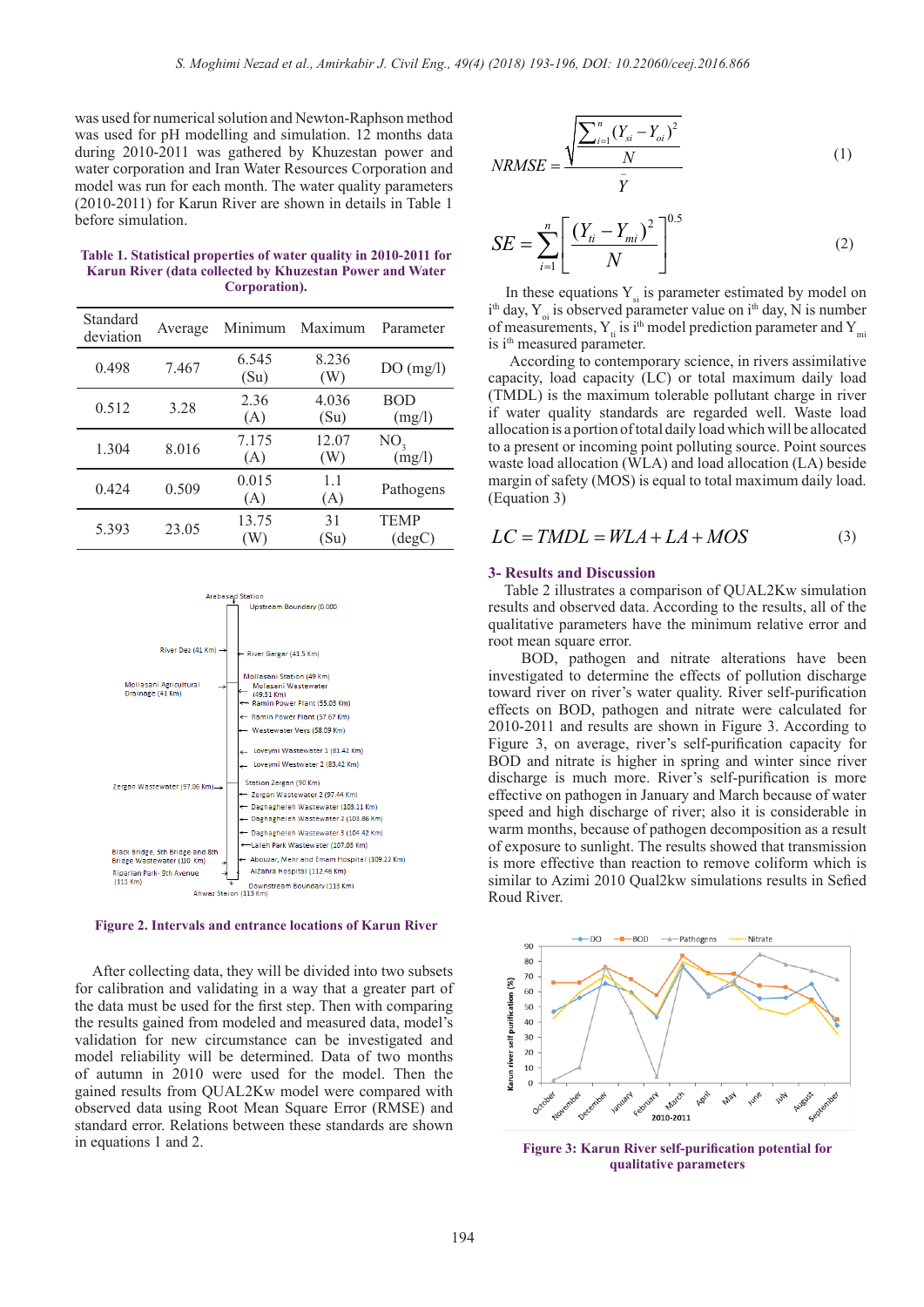| <b>RMSE</b>    |            |       | <b>SE</b> |                |            |        |           |           |
|----------------|------------|-------|-----------|----------------|------------|--------|-----------|-----------|
| D <sub>O</sub> | <b>BOD</b> | NO,   | Pathogens | D <sub>O</sub> | <b>BOD</b> | NO.    | Pathogens | 2010      |
| 0.0384         | 0.029      | 0.127 | 0.459     | 0.088          | 0.064      | 0.236  | 0.109     | April     |
| 0.079          | 0.073      | 0.066 | 0.158     | 0.162          | 0.195      | 0.151  | 0.201     | May       |
| 0.092          | 0.069      | 0.111 | 0.586     | 0.278          | 0.068      | 0.302  | 0.705     | June      |
| 0.095          | 0.095      | 0.163 | 0.559     | 0.176          | 0.095      | 0.381  | 0.0817    | July      |
| 0.087          | 0.079      | 0.217 | 0.379     | 0.18           | 0.139      | 0.52   | 0.34      | August    |
| 0.133          | 0.061      | 0.068 | 0.294     | 0.262          | 0.183      | 0.117  | 0.734     | September |
| 0.87           | 0.216      | 0.897 | 0.441     | 0.208          | 0.129      | 0.0599 | 0.483     | November  |
| 0.061          | 0.08       | 0.101 | 0.77      | 0.151          | 0.075      | 0.303  | 2.65      | December  |

| Table 2. Statistical parameters of QUAL2Kw simulated data compared to observed data |  |  |  |
|-------------------------------------------------------------------------------------|--|--|--|
|-------------------------------------------------------------------------------------|--|--|--|

 According to 2010-2011 results for Karun River qualitative variables, simulations in three conditions of decrement of the waste waters flow rate into the river by 30%, decreasing of the waste water concentration by 30%, increment of the river upstream flow by 30% and effects of reduction of incoming pollutants from Dez and Gargar sub branches on improving water usage quality in months in which using standards was not satisfied have been investigated.

Based on results, BOD exceeded the standard limit in all months except September. 30 percent decrement in entering pollution from Dez and Gargar to Karun improved selfpurification effects on this variable (BOD) and in October, December, February, and March BOD had improved a lot and reached the standard level. In January 30% reduction of entering pollutants from Mollasani-Ahvaz interval had a special effect on improving the river self-purification capacity and reached the standard limits in 80 kilometre from upstream. In other months 30% reduction in waste water flow and reduction in entering pollution charge had a same effect on improving BOD levels.

Based on results in October, December, January and February background concentration had a substantial effect on river's water quality in a way that pathogen concentration in October, January and February was higher than user standard limits from 80 kilometre after Arab Asad station and was not appropriate for waste water entrance and in December despite of applied conditions for improving river's pathogen, amount of this qualitative variable exceeds the standard limit. 30% reduction of entering pollutants from Dez and Gar Gar to Karun and entering pollutants from Mollasani-Ahvaz had the best effects on improving pathogen level. In October, January and February 30% reduction of entering pollutants from Mollasani-Ahvaz and 30% increase of upstream flow had the best effects on pathogen levels.

Based on results, Nitrate concentration had increased in December along the river and in critical regions was near the using standards and in January was more than standard level. 30% reduction in pollutions coming from Dez and GarGar and entering pollutions from Mollasani-ahvaz interval had a great effect on nitrate reduction in a way that in January the amounts of this qualitative variable had reached user standard limits. In December 30% increase in flow in river's upstream has greater effects on improving nitrate amounts than  $30\%$ reduction of pollution concentration or reduction of entering pollutants. Bagherian Marzouni et al. (2014), Shamsaei et al. (2006) and Karamouze et al. (2004) have investigated Karun River water quality and reported the critical conditions of river. According to their study river had the highest selfpurification capacity in winter and this capacity was lower in summer[4-6]. In this research investigation of qualitative variables like seasonal BOD, Nitrate and pathogen showed Karun River has a high self-purification capacity in winter for water quality variables and this capacity decreased in summer.

#### **4- Conclusion**

 Simulation results for BOD, pathogen and nitrate shows that Karun River had the lowest self-purification capacity in winter because of using nitrate fertilizers for plant growth and entrance of this pollutants into the river and had the highest self-purification capacity in February for pathogen but totally in warm season pathogen destruction by sun light caused standard amounts of this variable.

 30% reduction of entering pollutants from Dez and Gar Gar to Karun River and pollutants entering from Mollasani -Ahvaz interval in months that this qualitative variables were more than qualitative standard has the greatest effect on improving BOD, nitrate and pathogen amounts (in December). For improving pathogen in October, January and February 30% reduction of entering pollutions from Mollasani-Ahvaz interval has the greatest effect.

# **Acknowledgment**

 The authors like to express their gratitude to the Tehran University and Khuzestan power and water corporation for providing data and supporting this study.

#### **References**

- [1] L.C. Brown, T.O. Barnwell, The enhanced stream water quality models QUAL2E and QUAL2E-UNCAS: documentation and user manual, US Environmental Protection Agency. Office of Research and Development. Environmental Research Laboratory, 1987.
- [2] S. Chapra, G. Pelletier, H. Tao, Documentation and Users Manual QUAL2K: A Modeling Framework for Simulating River and Stream Water Quality, Version 2.11, Civil and Environmental Engineering Dept., Tufts University, Medford, MA, (2008) 109.
- [3] S.C. Chapra, G. Pelletier, H. Tao, QUAL2K: A modeling